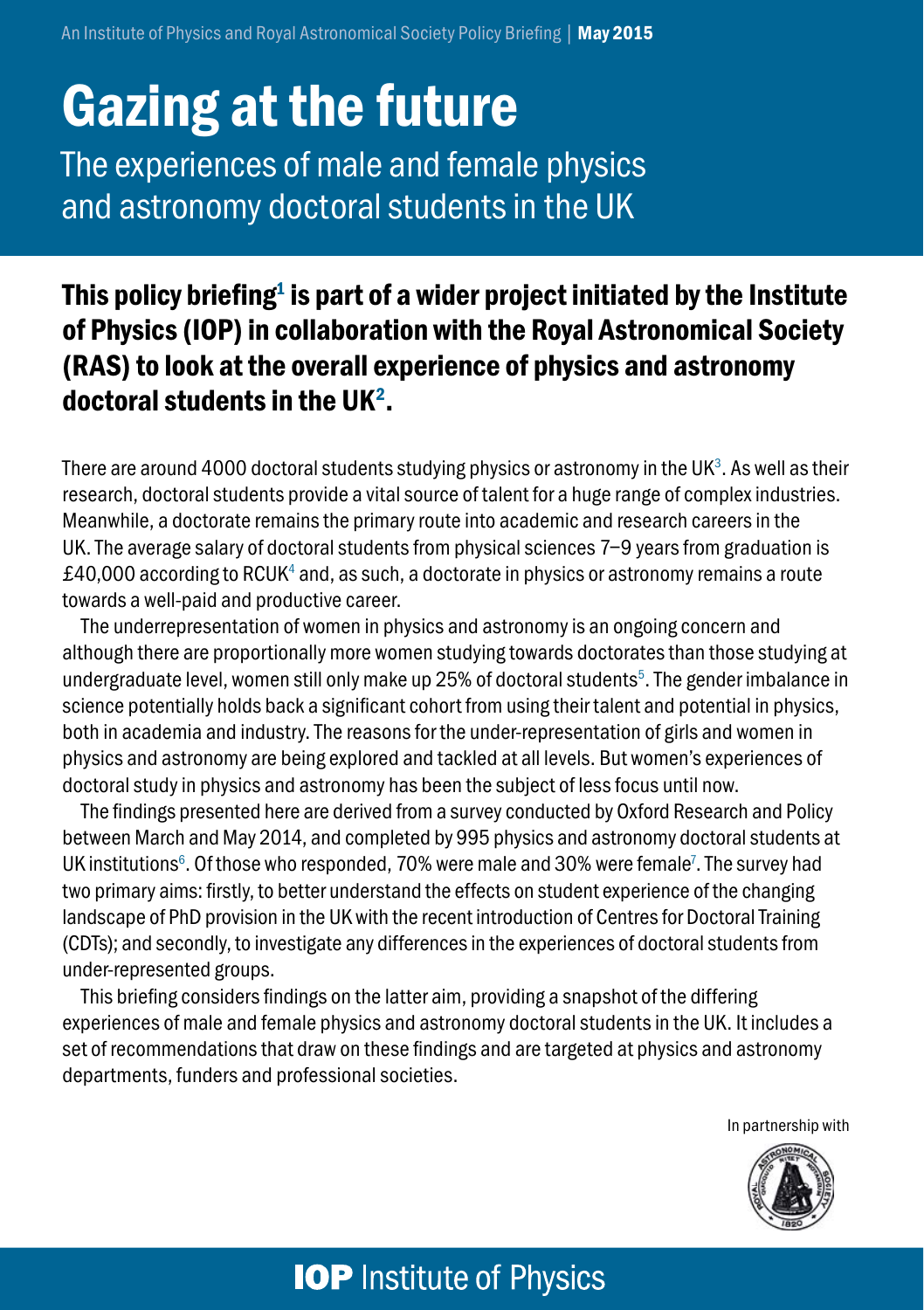## **Findings**

### Overall experience of physics and astronomy PhD students

A clear majority of both male and female doctoral students in physics and astronomy report that they are happy with their doctorate; however, on average, female doctoral students rate the overall experience of their doctorate lower than their male peers. Female doctoral students also report far lower levels of satisfaction and across a number of substantive areas related to their doctorate $^{\rm 8}$ . For example, the proportion of female doctoral students who say they are happy with their doctorate is on average 7% lower than for male doctoral students, and there appears to be a drop in satisfaction over the course of their degree. Female doctoral students also report lower levels of satisfaction with departmental culture, and are more likely to report a lack of diversity within departments.

### Departmental culture

There are noticeable differences in attitudes to diversity issues within departments between male and female doctoral students. While 73% of female doctoral students strongly agree or agree that there should be more female academics, only 52% of male doctoral students hold similar views. Similarly, 45% of female doctoral students and only 29% of male doctoral students agree that a more diverse mix of people and staff in their department would be beneficial. While 70% of male doctoral students agree there was a strong equality and diversity culture in their department, only 58% of female doctoral students do.

Female doctoral students' relationship with their main supervisor appears to deteriorate more over the course of their doctorate compared to their male peers. Only 70% of female doctoral students in their fourth year rate their relationship as good or excellent compared to 93% in their first year of study. Among male doctoral students, the figures were 85% and 91% for fourth and first years respectively.

### Career paths

Despite reporting as much confidence in their technical, transferable and general skills as their male counterparts, only just over half (55%) of female doctoral students across all years of study agree that they would make good research scientists, with the proportion agreeing dropping to 46% in the third year. In contrast, male doctoral students remain consistently confident that they would make good research scientists throughout their doctorate, with 70% overall agreeing on average across all years of study.

There is a significant decline across the four years of a doctorate in female doctoral students' expectations of a research position, while male doctoral students' expectations remain stable and relatively high compared to the number of positions available $^{\circ}$ . When asked if they envisage that they might have a university role in 3–5 years' time, in the first year, 78% of male doctoral students feel that this is likely compared to 65% in the fourth year of study. In contrast, 82% of female doctoral students in their first year share these expectations, falling to 48% in the fourth year.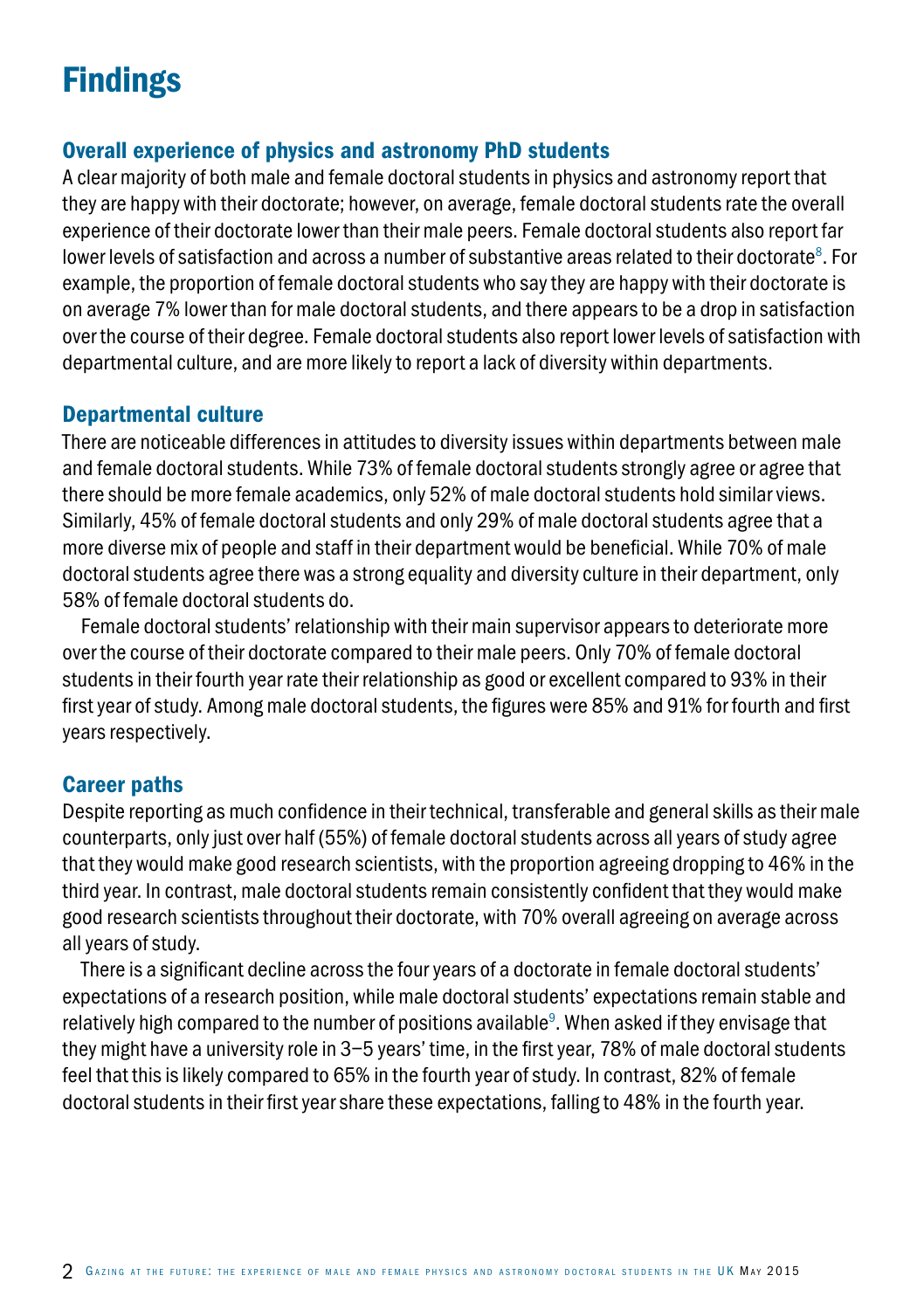### Key recommendations

#### Departments should:

- Work closely with equality and diversity/Juno committees to provide training on unconscious bias for all staff and students, including highlighting its effects on diversity within departments.
- Scrutinise the support provided to doctoral students, particularly female doctoral students, to avert falling levels of satisfaction during PhDs, including regularly collecting feedback, involving students in departmental decision-making and working more closely with students to assess skills and career options; include doctoral students on equality and diversity/Juno committees.
- Provide closer monitoring of doctoral students' career intentions across their degrees through dedicated, continuous and consistent CPD; provide opportunities for female doctoral students to formally network with one another and women in science and academia.
- Develop mechanisms to ensure closer scrutiny of doctoral students' relationships with supervisors, take measures to ensure greater transparency in the level of support offered and ensure supervisors are proactive in identifying when support is needed.
- Improve the access to, and quality of, information on doctorates for applicants, as well as providing clarity on what students should expect in pursuing a PhD, particularly for those students entering a new institution.
- Explore ways to address the significant minority of doctoral students who report feeling socially isolated, by looking at ways to improve departmental cohesion and promotion of social activities.

#### Funders should:

- Explore ways to provide greater funding for courses to prepare doctoral students without a postgraduate master's qualification for the rigours of doctoral research.
- Work with departments and professional societies to explore ways of financing improved and impartial careers advice for doctoral students in order to improve the knowledge of, and aspirations towards, a range of relevant careers.

#### Professional societies should:

- Work with departments and funders to develop improved and coordinated impartial careers advice from undergraduate to PhD level to ensure students have access to the best possible information on their choices and to make more informed decisions.
- Work closely with Juno/equality and diversity committees to assess the needs of female doctoral students and provide dedicated support, such as mentoring, networking sessions (both within and between departments and elsewhere) and bespoke careers advice to improve satisfaction and widen career aspirations.
- Support departments and Juno/equality and diversity committees with guidance and resources to aid the provision of unconscious bias training.